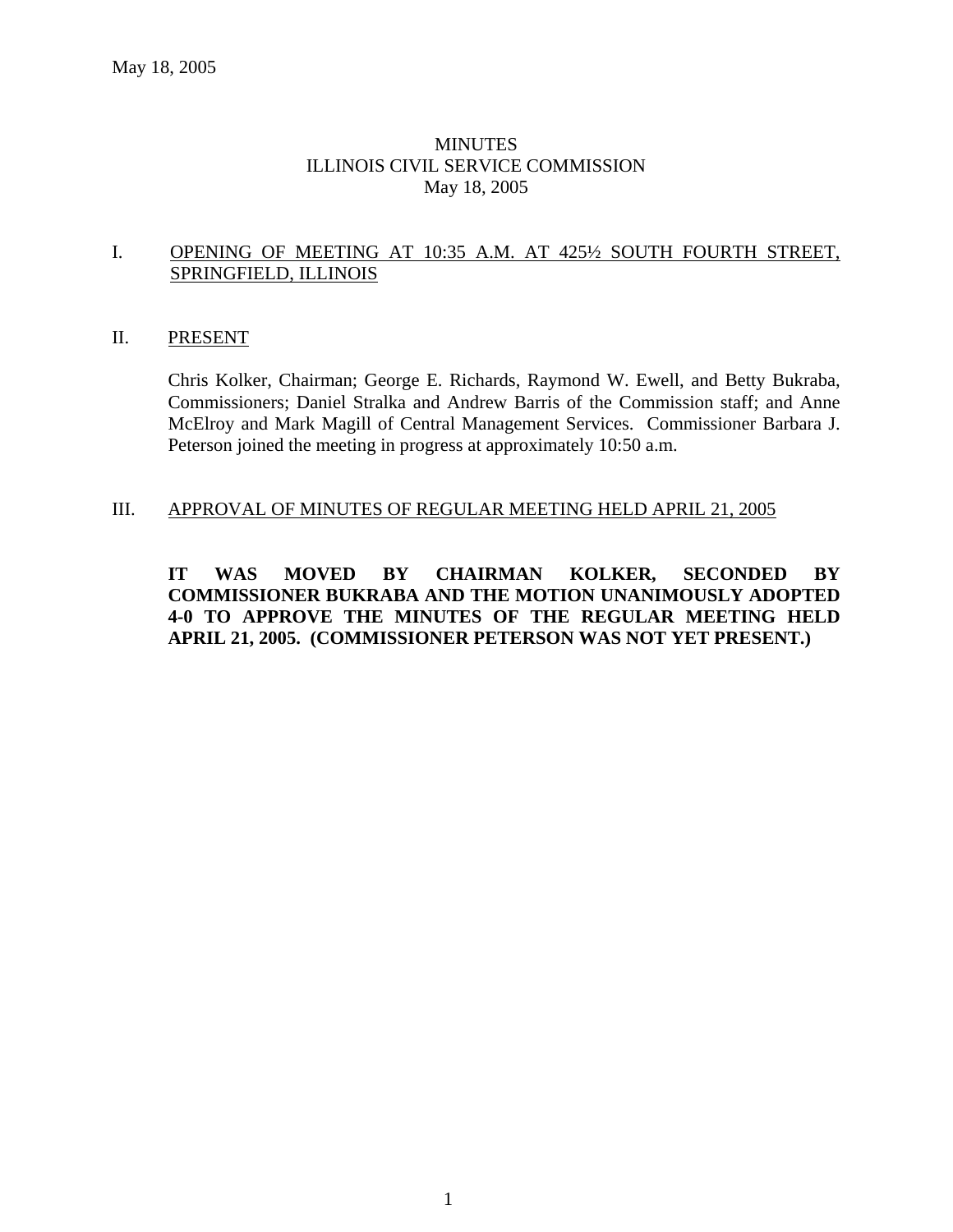#### IV. **EXEMPTIONS UNDER SECTION 4d(3) OF THE PERSONNEL CODE**

#### **A. Report on Exempt Positions**

| Number of Exempt<br>Employees<br>Positions<br><b>Agency</b><br>Central Management Services  1605 119<br>Environmental Protect. Agency  1097  16 |
|-------------------------------------------------------------------------------------------------------------------------------------------------|
|                                                                                                                                                 |
|                                                                                                                                                 |
|                                                                                                                                                 |
|                                                                                                                                                 |
|                                                                                                                                                 |
|                                                                                                                                                 |
|                                                                                                                                                 |
|                                                                                                                                                 |
|                                                                                                                                                 |
|                                                                                                                                                 |
|                                                                                                                                                 |
|                                                                                                                                                 |
|                                                                                                                                                 |
|                                                                                                                                                 |
|                                                                                                                                                 |
|                                                                                                                                                 |
|                                                                                                                                                 |
|                                                                                                                                                 |
|                                                                                                                                                 |
|                                                                                                                                                 |
|                                                                                                                                                 |
|                                                                                                                                                 |
|                                                                                                                                                 |
|                                                                                                                                                 |
|                                                                                                                                                 |
|                                                                                                                                                 |
|                                                                                                                                                 |
|                                                                                                                                                 |
|                                                                                                                                                 |
|                                                                                                                                                 |
|                                                                                                                                                 |
|                                                                                                                                                 |
|                                                                                                                                                 |
|                                                                                                                                                 |
|                                                                                                                                                 |
|                                                                                                                                                 |
|                                                                                                                                                 |
|                                                                                                                                                 |
|                                                                                                                                                 |
|                                                                                                                                                 |
|                                                                                                                                                 |
|                                                                                                                                                 |
|                                                                                                                                                 |
|                                                                                                                                                 |
|                                                                                                                                                 |
|                                                                                                                                                 |
|                                                                                                                                                 |
|                                                                                                                                                 |
|                                                                                                                                                 |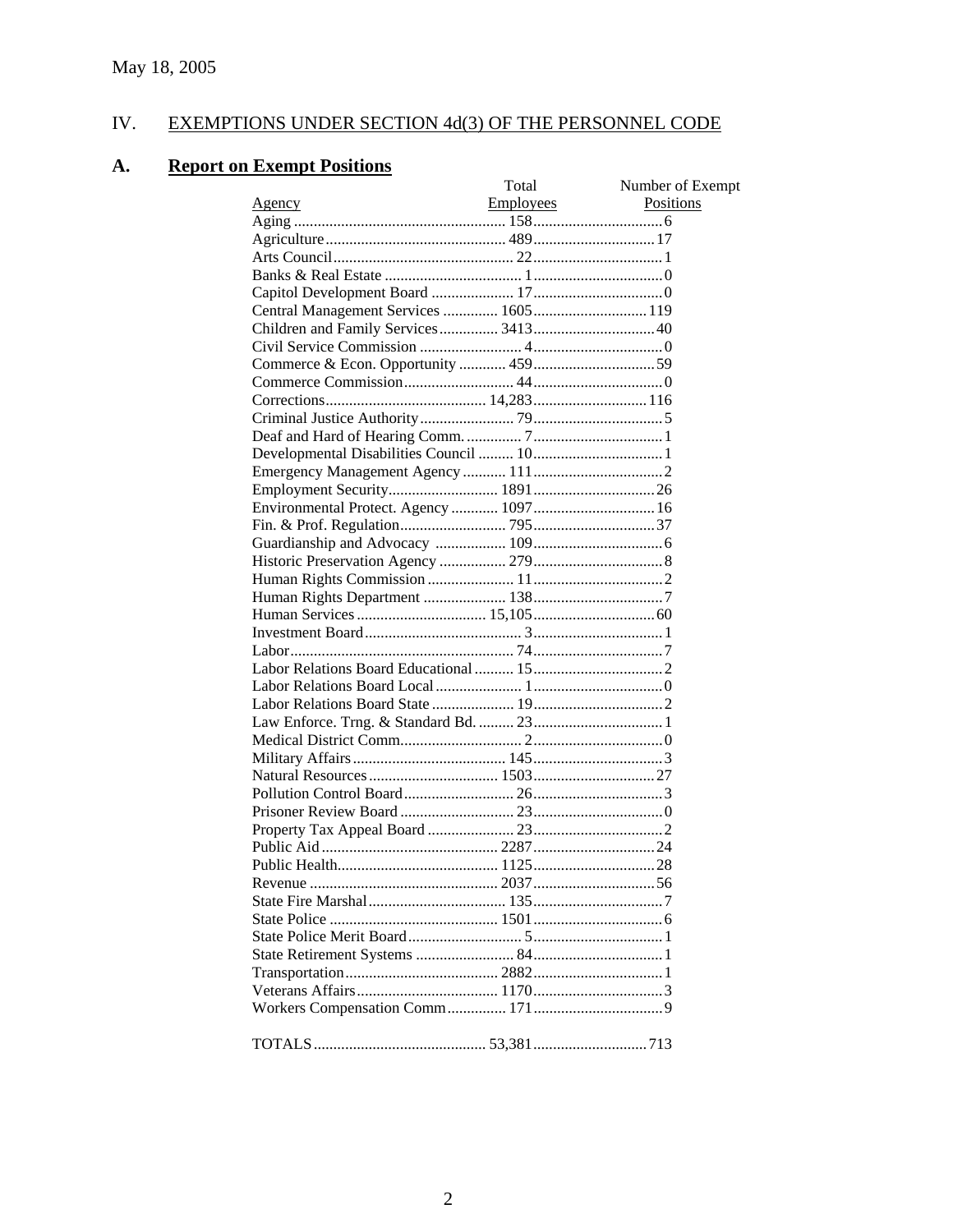#### **B. Governing Rule - Jurisdiction B Exemptions**

- a) Before a position shall qualify for exemption from Jurisdiction B under Section 4d(3) of the Personnel Code, the position shall be directly responsible to:
	- 1. The Governor, or
	- 2. A departmental director or assistant director appointed by the Governor, or
	- 3. A board or commission appointed by the Governor, or
	- 4. The head of an agency created by Executive Order, or the director or assistant director of an agency carrying out statutory powers, whose offices are created by the Governor subject to legislative veto under Article V, Section 11, of the Constitution of 1970, which agency head, director, or assistant director may themselves be subject to exemption under Section 4d(3), or
	- 5. In an agency having a statutory assistant director, a deputy director exercising full line authority under the director for all operating entities of the agency, provided the statutory role of assistant director is vacant or is assigned clearly distinct and separate duties from the deputy director and as a colleague to him, or
	- 6. A line position organizationally located between the director and/or assistant director and a subordinate statutorily exempt position(s), provided the position proposed for exemption has line authority over the statutory exempt position(s), or
	- 7. The elected head of an independent agency in the executive, legislative, or judicial branch of government.
- b) If a position meets the above criterion, it must, in addition, be responsible for one or more of the following before it shall be approved as exempt:
	- 1. Directs programs defined by statute and/or departmental, board, or commission policy or possess significant authority when acting in the capacity of a director of programs to bind the agency.
	- 2. Makes decisions in exercising principal responsibility for the determination or execution of policy which fix objectives or state the principles to control action toward operating objectives of one or more divisions, such decisions being subject to review or reversal only by the director, assistant director, board or commission.
	- 3. Participates in the planning and programming of departmental, board, or commission activities, integrating the plans and projections of related divisions, and the scheduling of projected work programs of those agencies.
	- 4. Makes decisions in exercising principal responsibility for the determination or execution of policy which fix objectives or state the principles to control action toward operating objectives of one or more divisions, such decisions being subject to review or reversal only by the director, assistant director, board or commission.
	- 5. Participates in the planning and programming of departmental, board, or commission activities, integrating the plans and projections of related divisions, and the scheduling of projected work programs of those agencies.

**\* \* \* \***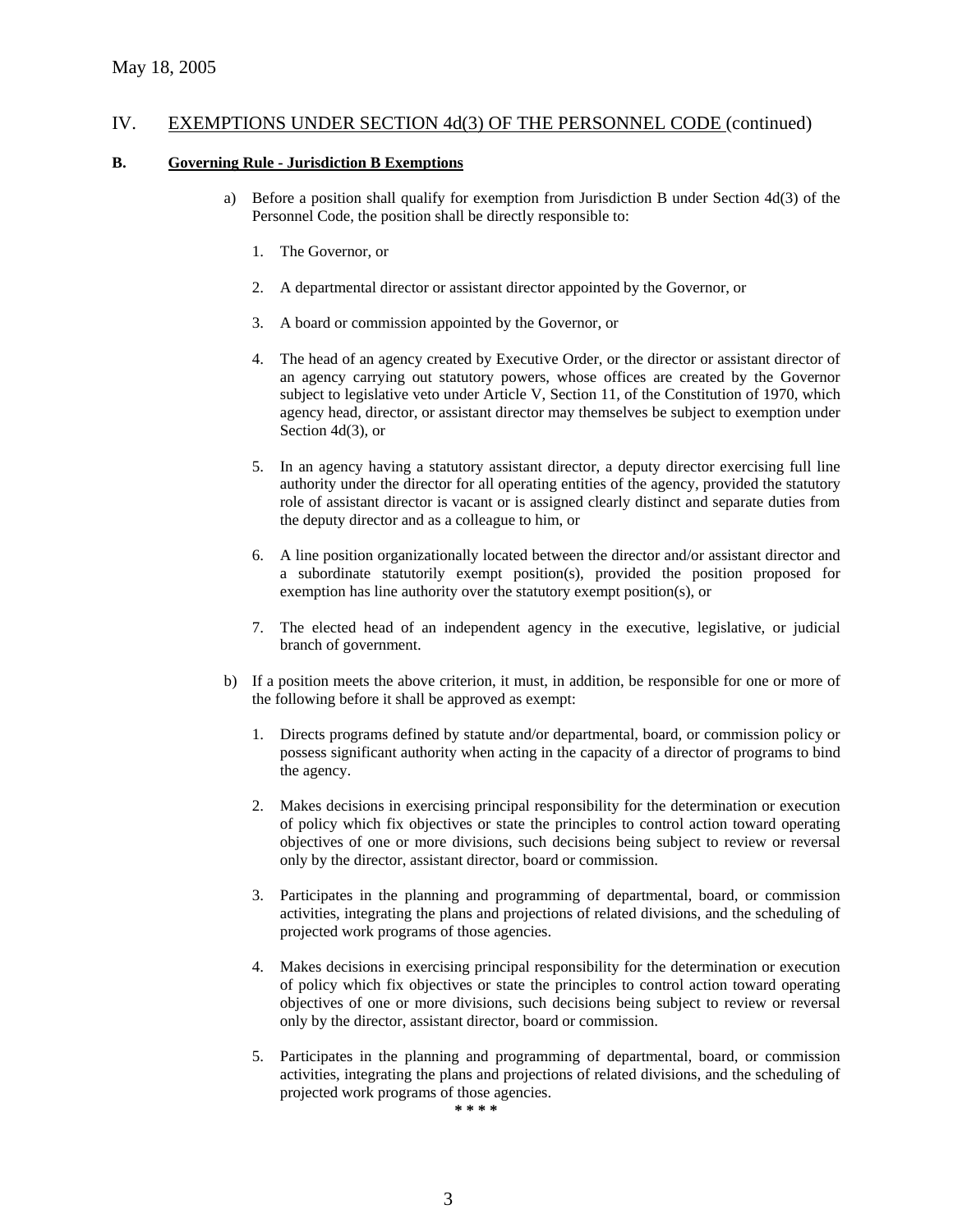- Regarding Item C, the staff had questions concerning the relationship between the proposed position and a similar request for exemption that was submitted by DCFS (40070-16-13-100-00-01) in April of 2004 and was denied by the Commission. Assistant Executive Director Barris spoke with representatives from DCFS and inquired about a connection between the two positions. Barris was informed that the proposed position was the principal policy maker regarding all DCFS contracts with charitable organizations that engage in work that benefits DCFS clients. After speaking with DCFS representatives and comparing the job descriptions of the proposed position with the previously denied 4d(3) request, it was determined that the proposed position was a principal policy maker and that the positions' policy-making responsibilities differed from both the previous request for exemption and other current 4d(3) positions within the department and, therefore, the staff recommended exemption.
- Executive Director Stralka addressed the Commission regarding Items D, E and K. The staff had questions about the reporting structure at DFPR after the consolidation. CMS did not recommend exemption for any of the positions. A continuing concern with the DFPR exemption requests is the ultimate organization of the consolidated agency. Even though the subject matter of these positions appears to meet the criteria for exemption, the uncertainty of the organizational structure precludes a staff recommendation for exemption. However, DFPR presented a compelling reason for exemption pending the resolution of the organizational issue. Therefore, the staff recommended granting the exemption request until October 31, 2005. DFPR represented this should allow sufficient time to address organizational issues.
- Regarding Item G, the staff had questions about the potential overlap between the proposed position and the 4d(3) exempt position (Tax Enforcement position) to which it reports. Barris spoke to representatives from DOR and was informed that the proposed position would be the principal policy maker regarding it's efforts in cracking down on tax avoidance schemes, abuse of tax shelters, and cigarette smuggling. The position will also be a principal participant on a task force addressing the issue of violence and sex in video games, a recent new policy initiative. For these reasons, the staff recommended exemption.
- Regarding Item J, the staff had questions regarding the principal policy-making responsibilities of the proposed position and the potential for overlap with the position to which it reports. Due to the uniqueness of the position's responsibilities in representing the state before executives in the entertainment industry, the staff recommended exemption.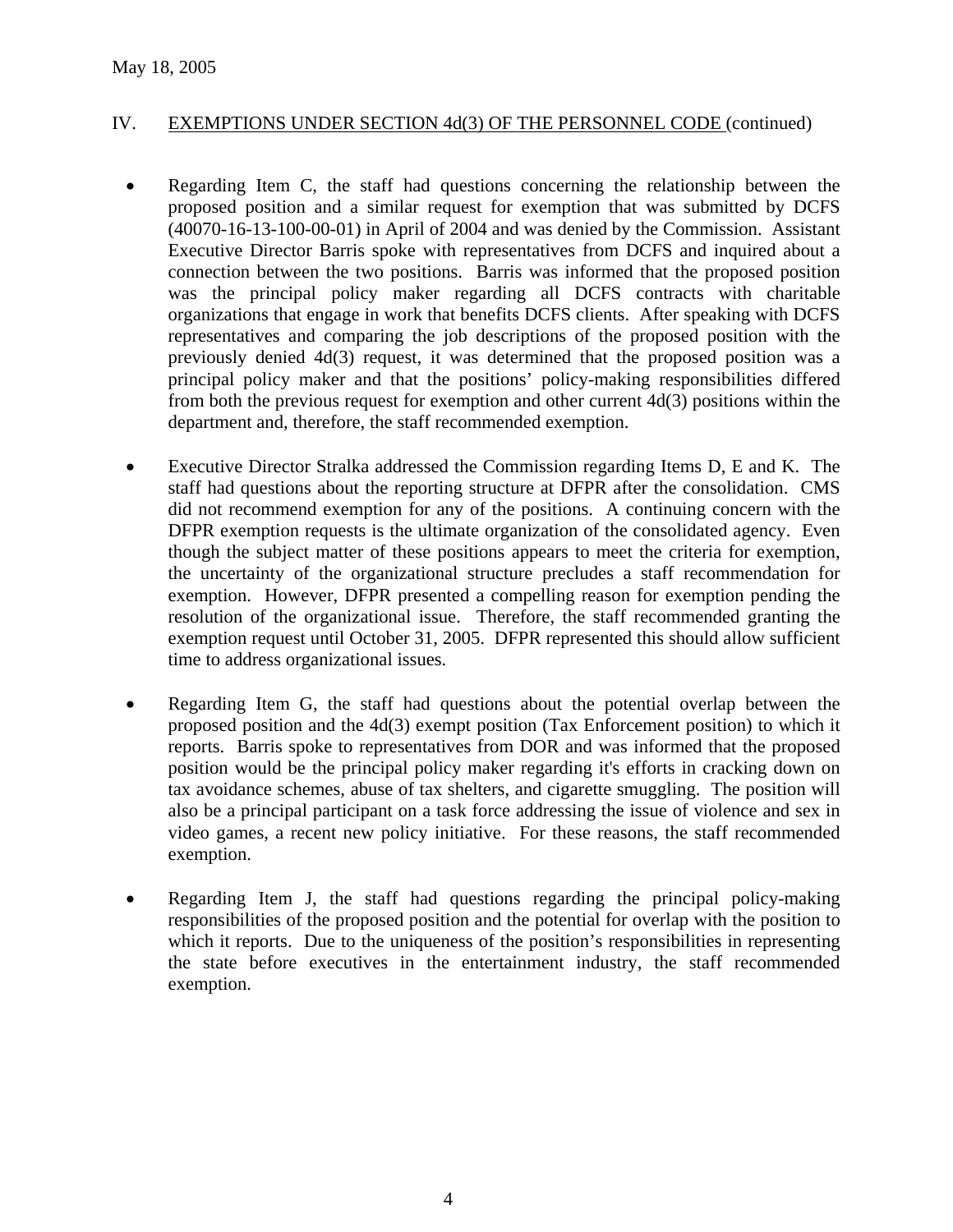**IT WAS MOVED BY COMMISSIONER RICHARDS, SECONDED BY COMMISSIONER BUKRABA AND THE MOTION UNANIMOUSLY ADOPTED TO CONTINUE OR GRANT THE REQUESTS FOR 4D(3) EXEMPTION FOR THE FOLLOWING POSITIONS.**

#### **C. Request for 4d(3) Exemption Continued by the Commission**

**The following 4d(3) request for exemption was continued at the May 18, 2005 meeting until the June 16, 2005 meeting:** 

| Agency:                 | Department of Revenue               |
|-------------------------|-------------------------------------|
| <b>Position Title:</b>  | Senior Public Service Administrator |
| <b>Position Number:</b> | 40070-25-00-100-50-01               |
| Division:               | Equal Opportunity/Ethics Officer    |
| Incumbent:              | Vacant                              |
| Supervisor:             | Director                            |
| Location:               | <b>Sangamon County</b>              |

#### **D. Requests for 4d(3) Exemption Approved by the Commission**

**The following 4d(3) requests for exemption were approved at the May 18, 2005 meeting:** 

| Agency:                 | Department of Children and Family Services          |
|-------------------------|-----------------------------------------------------|
| <b>Position Title:</b>  | Senior Public Service Administrator                 |
| <b>Position Number:</b> | 40070-16-00-700-00-01                               |
| Division:               | Director's Office                                   |
| Incumbent:              | Vacant                                              |
| Supervisor:             | Director                                            |
| Location:               | <b>Cook County</b>                                  |
| Agency:                 | Department of Revenue                               |
| <b>Position Title:</b>  | Senior Public Service Administrator                 |
| <b>Position Number:</b> | 40070-25-53-100-00-01                               |
| Division:               | Bureau of Criminal Investigations - Tax Enforcement |
| Incumbent:              | Vacant                                              |
| Supervisor:             | Director                                            |
| Location                | <b>Sangamon County</b>                              |
|                         |                                                     |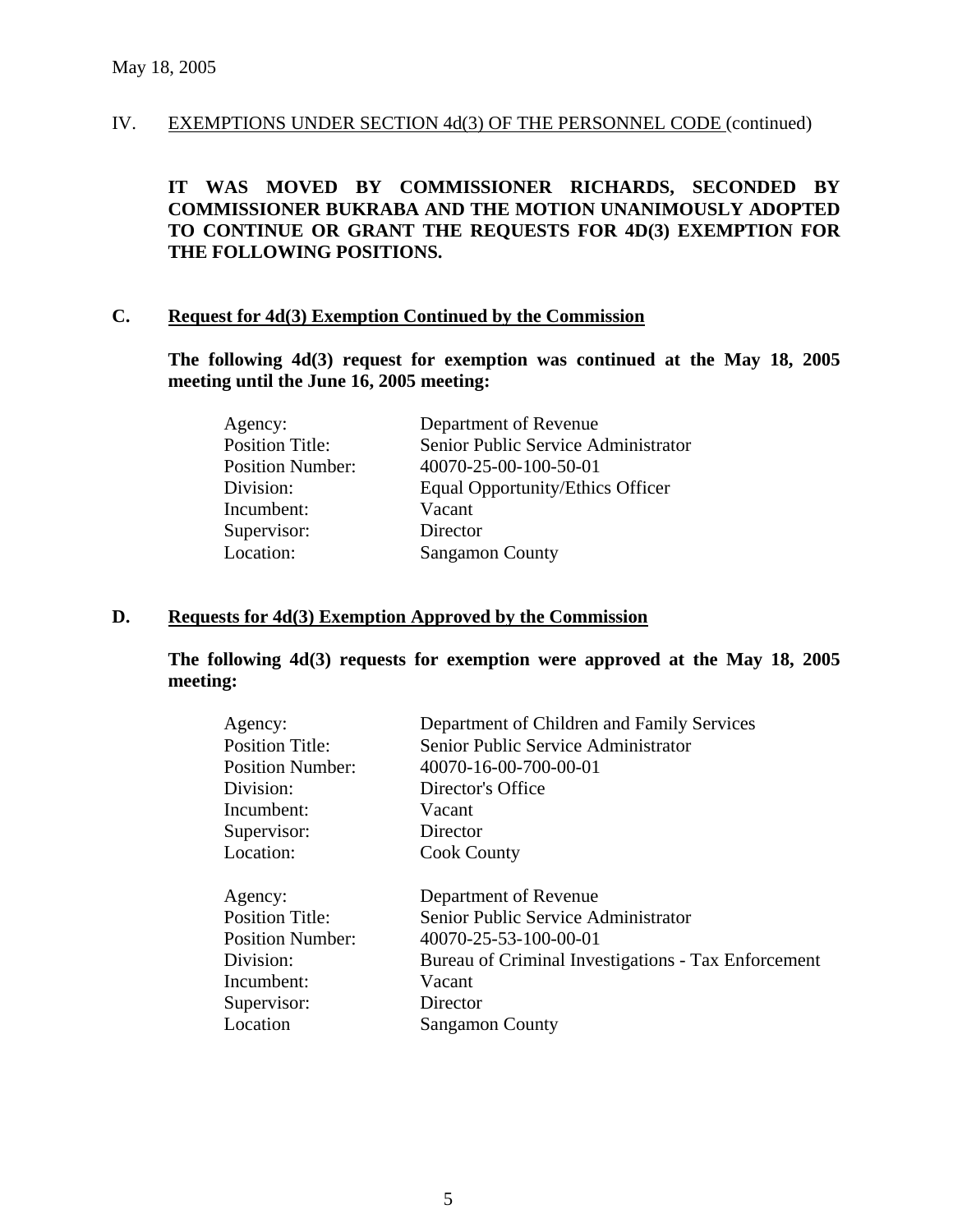| Department of Veterans' Assistance                  |
|-----------------------------------------------------|
| Senior Public Service Administrator                 |
| 40070-34-00-000-01-01                               |
| Director's Office                                   |
| Vacant                                              |
| <b>Agency Director</b>                              |
| Sangamon                                            |
| Department of Commerce & Economic Opportunity       |
| <b>Public Service Administrator</b>                 |
| 37015-42-00-050-11-01                               |
| Director's Office/Film Office                       |
| Vacant                                              |
| Illinois Film Office Manager, 40070-42-00-050-00-01 |
|                                                     |
|                                                     |

# **E. Requests for 4d(3) Exemption Approved by the Commission Until October 31, 2005**

# **The following 4d(3) requests for exemption were approved until October 31, 2005, at the May 18, 2005 meeting:**

| Agency:                 | Department of Financial & Professional Regulation   |
|-------------------------|-----------------------------------------------------|
| <b>Position Title:</b>  | Senior Public Service Administrator                 |
| <b>Position Number:</b> | 40070-13-10-305-00-01                               |
| Division:               | Chicago Commercial Bank Supervision Division        |
| Incumbent:              | Richard Brunskill                                   |
| Supervisor:             | Senior Public Service Administrator                 |
| Location:               | <b>Cook County</b>                                  |
|                         |                                                     |
| Agency:                 | Department of Financial and Professional Regulation |
| <b>Position Title:</b>  | Senior Public Service Administrator                 |
| <b>Position Number:</b> | 40070-13-10-304-00-01                               |
| Division:               | <b>Commercial Bank Supervision Division</b>         |
| Incumbent:              | Marc A. Edwards                                     |
| Supervisor:             | SPSA (40070-13-10-300-00-01)                        |
| Location:               | <b>Sangamon County</b>                              |
|                         |                                                     |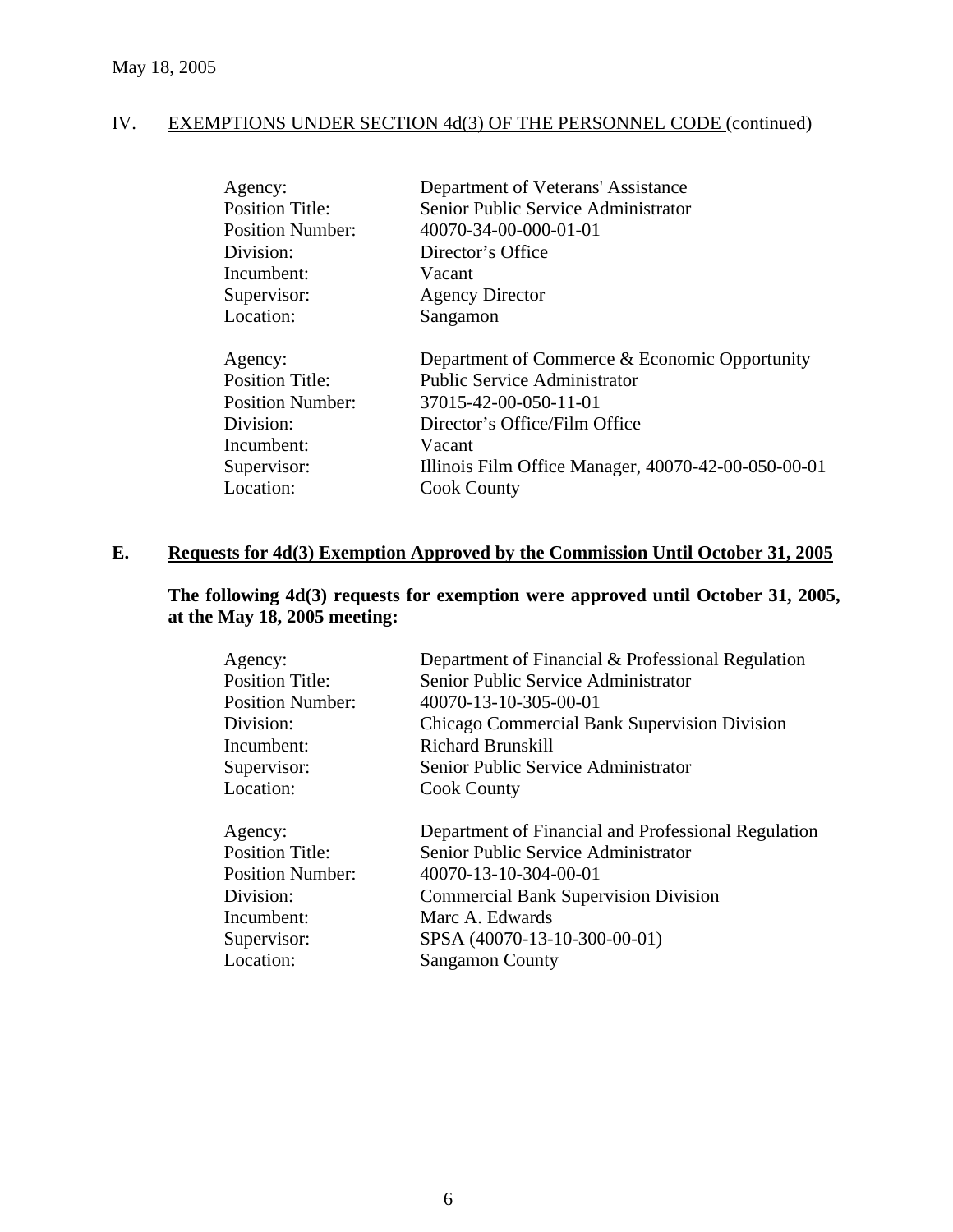| Agency:                 | Department of Financial and Professional Regulation       |
|-------------------------|-----------------------------------------------------------|
| <b>Position Title:</b>  | Senior Public Service Administrator                       |
| <b>Position Number:</b> | 40070-13-10-306-00-01                                     |
| Division:               | <b>International Commercial Bank Supervision Division</b> |
| Incumbent:              | Craig S. Volk                                             |
| Supervisor:             | SPSA (40070-13-10-300-00-01)                              |
| Location:               | <b>Cook County</b>                                        |

# V. MOTION TO GO INTO EXECUTIVE SESSION

**IT WAS MOVED BY COMMISSIONER RICHARDS, SECONDED BY COMMISSIONER EWELL AND BY ROLL CALL VOTE THE MOTION UNANIMOUSLY ADOPTED TO HOLD AN EXECUTIVE SESSION TO CONSIDER APPEALS OF DISMISSAL FILED WITH THE COMMISSION PURSUANT TO SUBSECTIONS 2(c)(1), 2(c)(4) AND 2(c)(11) OF THE OPEN MEETINGS ACT.** 

## VI. RECONVENE MEETING

Upon due and proper notice the regular meeting of the Illinois Civil Service Commission was reconvened at 425½ South Fourth Street, Springfield, Illinois.

## PRESENT

Chris Kolker, Chairman, George E. Richards, Raymond W. Ewell, Barbara J. Peterson and Betty Bukraba, Commissioners; Daniel Stralka and Andrew Barris of the Commission staff.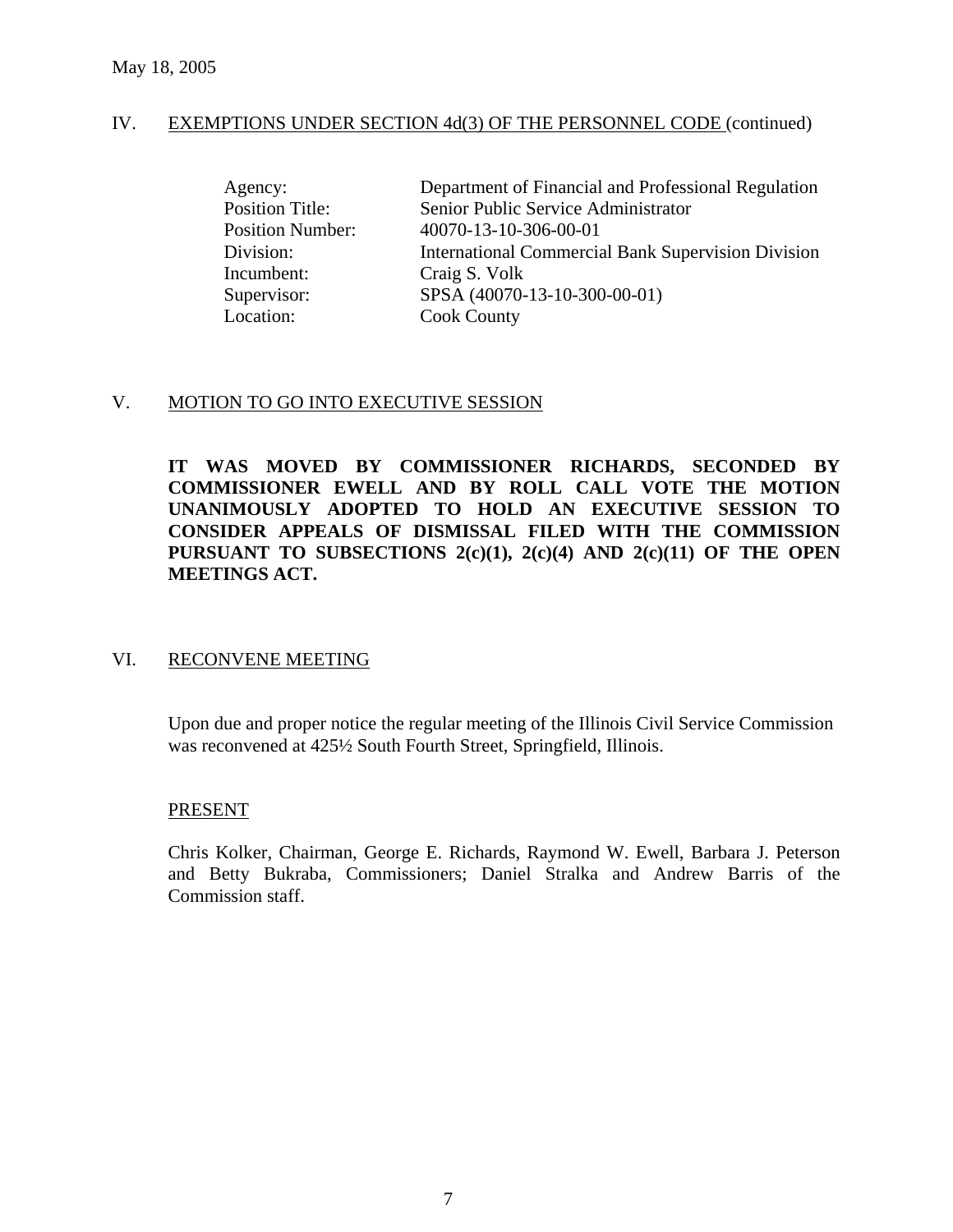#### VII. NON-MERIT APPOINTMENT REPORT

The Personnel Code permits non-merit appointments for a limited period of time, i.e., emergency appointments shall not exceed 60 days and shall not be renewed, and positions shall not be filled on a temporary or provisional basis for more than six months out of any twelve-month period. Consecutive non-merit appointments are not violative of the Code, however, they do present a possible evasion of merit principles and should be monitored. Set forth below is the number of consecutive non-merit appointments made by each department. These statistics are from the Department of Central Management Services consecutive non-merit report as of April 30, 2005.

|                                    | 3/31/05 | 4/30/05 |
|------------------------------------|---------|---------|
| <b>Central Management Services</b> |         | 5       |
| Children & Family Services         | 9       | 10      |
| Comm. & Econ. Opportunity          |         | 3       |
| <b>Employment Security</b>         |         |         |
| <b>Historical Preservation</b>     |         | 6       |
| <b>Human Services</b>              | 5       | 4       |
| <b>Natural Resources</b>           |         | 21      |
| Property Tax Appeal Board          |         |         |
| Public Aid                         | 10      | 10      |
| <b>Public Health</b>               |         | 2       |
| Revenue                            |         |         |
| <b>State Fire Marshal</b>          |         | 2       |
| <b>State Retirement Systems</b>    |         | 2       |
| Transportation                     | 12      | 7       |
| Totals                             | 52      | 75      |

 Staff inquired of DNR the reason for its increase. Representatives at DNR explained that the summer season requires an increase in appointments to maintain the parks during the busy season.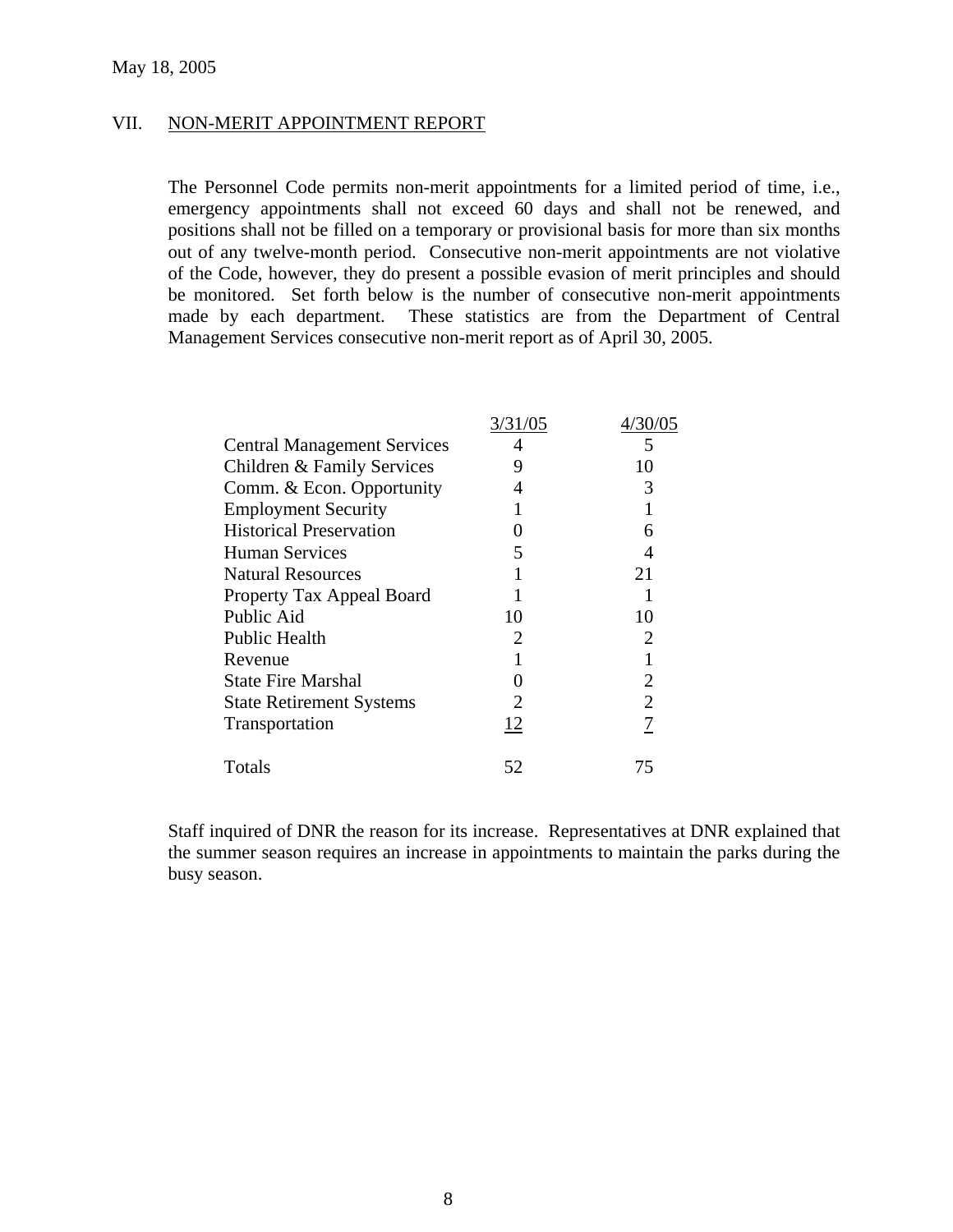# VIII. PUBLICLY ANNOUNCED DECISIONS RESULTING FROM APPEAL

| DA-21-03   |                           |                      |                          |
|------------|---------------------------|----------------------|--------------------------|
| Petitioner | Sandra Topps              | Appeal Date          | 9/24/01                  |
| Agency     | <b>DCFS</b>               | <b>Decision Date</b> | 3/05/04                  |
| Type of    | Discharge                 | ALJ                  | <b>Leonard Sacks</b>     |
| Appeal     |                           |                      |                          |
| Change(s)  | Inappropriate/Threatening | Finding of Fact      | <b>Charges Partially</b> |
|            | Behavior;                 | and Law              | Proven; Discharge        |
|            | Insubordination           |                      | Upheld.                  |

# • **FINDING OF FACT AND LAW (On Remand)**

**IT WAS MOVED BY COMMISSIONER RICHARDS, SECONDED BY CHAIRMAN KOLKER AND BY ROLL CALL VOTE THE MOTION ADOPTED 4-0 TO AFFIRM THE ADMINISTRATIVE LAW JUDGE'S DETAILED FINDING OF FACT AND LAW ON REMAND IN SUPPORT OF THE COMMISSION'S MARCH 18, 2004 DECISION THAT THE RESPONDENT SANDRA TOPPS BE DISCHARGED FROM HER POSITION OF CHILD WELFARE SPECIALIST WITH THE DEPARTMENT OF CHILDREN AND FAMILY SERVICES, STATE OF ILLINOIS. COMMISSIONER EWELL ABSTAINED.** 

**ON REMAND, THE COMMISSION WAS ORDERED TO CONSIDER IMPOSITION OF A LESSER PENALTY. AFTER DUE CONSIDERATION, IT WAS MOVED BY COMMISSIONER RICHARDS, SECONDED BY CHAIRMAN KOLKER AND BY ROLL CALL VOTE OF 3-2 THE COMMISSION VOTED TO AFFIRM THE DECISION THAT THE RESPONDENT'S ACTIONS DEMONSTRATED A SIGNIFICANT SHORTCOMING WHICH RENDERS SANDRA TOPPS' CONTINUANCE IN HER POSITION DETRIMENTAL TO THE DISCIPLINE AND EFFICIENCY OF THE SERVICE AND WHICH THE LAW AND SOUND PUBLIC OPINION RECOGNIZE AS GOOD CAUSE FOR HER TO NO LONGER HOLD THE POSITION AS CHILD WELFARE SPECIALIST. COMMISSIONERS PETERSON AND BUKRABA VOTED NO.**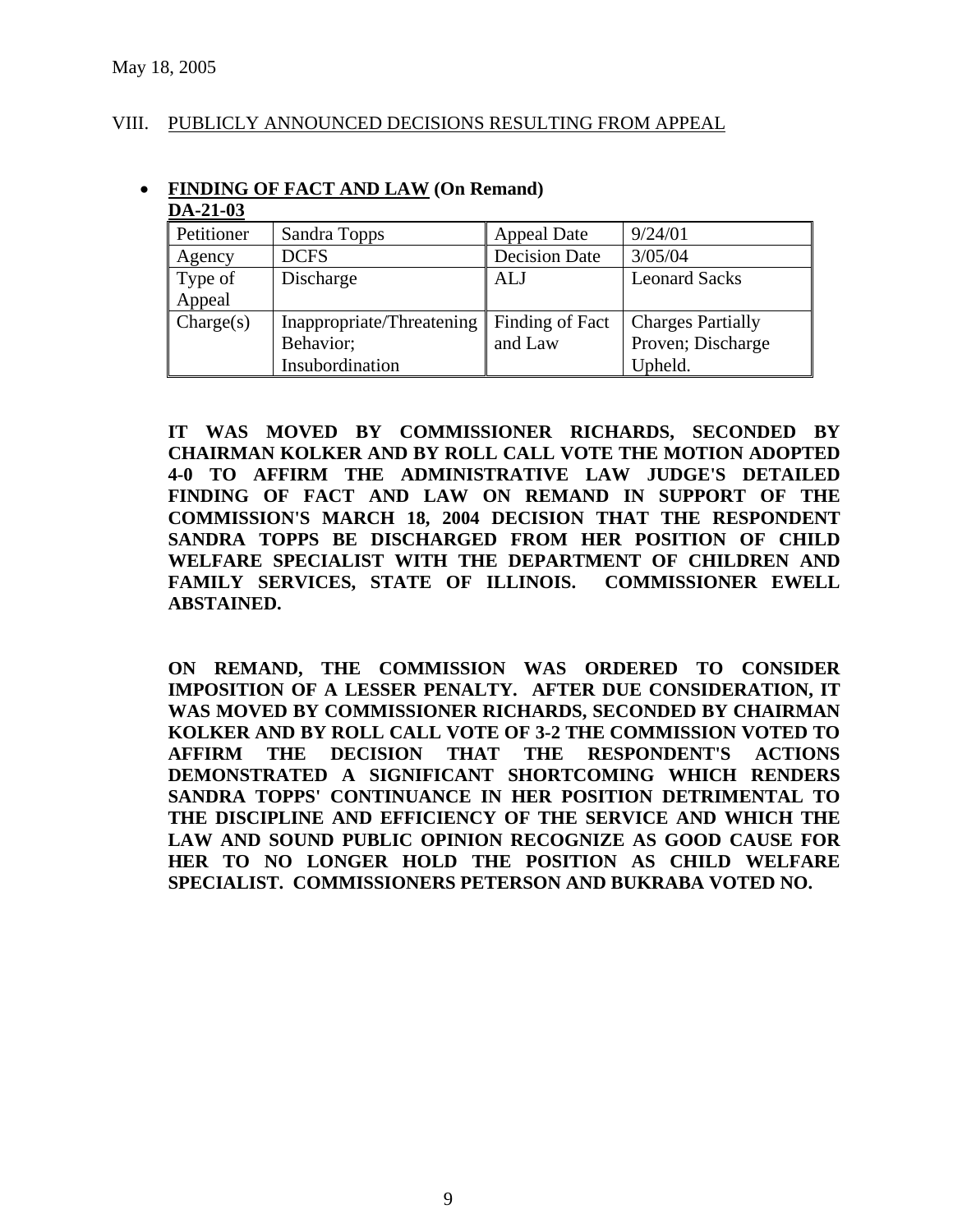# VIII. PUBLICLY ANNOUNCED DECISIONS RESULTING FROM APPEAL (continued)

#### • **DISCHARGE DA-24-05**

| <i>DIS-2</i> 7-VJ |                             |                      |                          |
|-------------------|-----------------------------|----------------------|--------------------------|
| Respondent        | George Ignarski             | <b>Appeal Date</b>   | 10/29/04                 |
| Agency            | <b>DHR</b>                  | <b>Decision Date</b> | 5/9/05                   |
| Type of           | Discharge                   | <b>ALJ</b>           | Daniel Stralka           |
| Appeal            |                             |                      |                          |
| Change(s)         | Violation Of                | Recommended          | <b>Charges Partially</b> |
|                   | <b>Professional Conduct</b> | Decision             | Proven; ALJ              |
|                   | <b>Standards</b> ; Conduct  |                      | Recommends Discharge.    |
|                   | Unbecoming;                 |                      |                          |
|                   | Unsatisfactory Job          |                      |                          |
|                   | Performance.                |                      |                          |

**IT WAS MOVED BY COMMISSIONER RICHARDS, SECONDED BY COMMISSIONER PETERSON AND BY ROLL CALL VOTE THE MOTION UNANIMOUSLY ADOPTED TO AFFIRM THE RECOMMENDED DECISION THAT THE CHARGES WERE PARTIALLY PROVEN AND THAT THE PARTIALLY PROVEN CHARGES WARRANT A 90-DAY SUSPENSION IN LIEU OF THE DISCHARGE OF THE RESPONDENT, GEORGE IGNARSKI.** 

# • **LAYOFF**

#### **LA-09-05** Petitioner | Mary L. West | Appeal Date | 7/12/04 Agency DOC Decision Date 4/26/05 Type of Appeal Layoff **ALJ** Andrew Barris Charge(s) Violation of Personnel Rules Proposed Finding No Violation of Personnel Rules Occurred as Alleged by the Petitioner.

**IT WAS MOVED BY COMMISSIONER PETERSON, SECONDED BY COMMISSIONER RICHARDS AND BY ROLL CALL VOTE THE MOTION UNANIMOUSLY ADOPTED TO AFFIRM THE ADMINISTRATIVE LAW JUDGE'S PROPOSED FINDING THAT NO VIOLATION OF THE PERSONNEL RULES OCCURRED AS ALLEGED BY THE PETITIONER.** 

10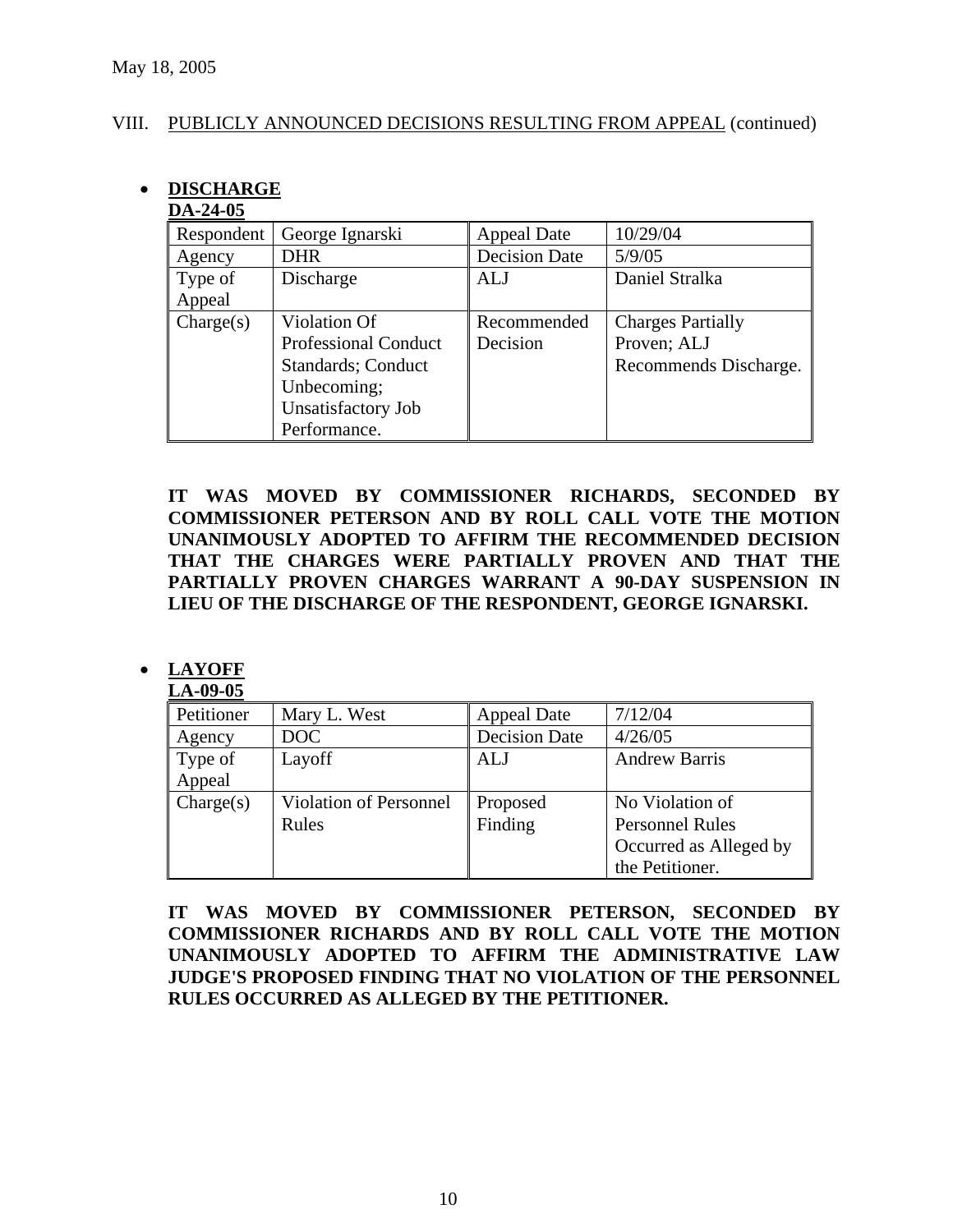# VIII. PUBLICLY ANNOUNCED DECISIONS RESULTING FROM APPEAL (continued)

# • **LAYOFF**

# **LA-19-05**

| Petitioner | Scott Schmitz          | <b>Appeal Date</b>   | 10/21/04               |
|------------|------------------------|----------------------|------------------------|
| Agency     | <b>DNR</b>             | <b>Decision Date</b> | 4/26/05                |
| Type of    | Layoff                 | ALJ                  | <b>Andrew Barris</b>   |
| Appeal     |                        |                      |                        |
| Change(s)  | Violation of Personnel | Proposed             | No Violation of        |
|            | Rules                  | Finding              | <b>Personnel Rules</b> |
|            |                        |                      | Occurred as Alleged by |
|            |                        |                      | the Petitioner.        |

**IT WAS MOVED BY COMMISSIONER RICHARDS, SECONDED BY COMMISSIONER EWELL AND BY ROLL CALL VOTE THE MOTION UNANIMOUSLY ADOPTED TO AFFIRM THE ADMINISTRATIVE LAW JUDGE'S PROPOSED FINDING THAT NO VIOLATION OF THE PERSONNEL RULES OCCURRED AS ALLEGED BY THE PETITIONER.** 

# IX. APPEALS TERMINATED WITHOUT DECISION

# • **DISMISSAL**

|  | ишими    |  |  |
|--|----------|--|--|
|  | DA 50.05 |  |  |

| レバーンノーソン   |                           |                      |                      |
|------------|---------------------------|----------------------|----------------------|
| Respondent | Michael P. O'Donnell      | <b>Appeal Date</b>   | 3/9/05               |
| Agency     | <b>State Fire Marshal</b> | <b>Decision Date</b> | 5/6/05               |
| Type of    | Discharge                 | <b>ALJ</b>           | Daniel Stralka       |
| Appeal     |                           |                      |                      |
| Change(s)  | Misconduct;               | Recommended          | Withdrawn - Appeal   |
|            | Drug/Alcohol Use on       | Decision             | Dismissed Subject to |
|            | Job; Misuse of State      |                      | Commission           |
|            | Vehicle; Non-             |                      | Approval.            |
|            | Compliance With CMS       |                      |                      |
|            | Regulations;              |                      |                      |
|            | Possession/Consumption    |                      |                      |
|            | of Alcohol/Drugs in       |                      |                      |
|            | State Vehicle.            |                      |                      |

**IT WAS MOVED BY COMMISSIONER RICHARDS, SECONDED BY COMMISSIONER PETERSON AND BY ROLL CALL VOTE THE MOTION UNANIMOUSLY ADOPTED TO REJECT THE RECOMMENDED DECISION AND REMAND IT TO THE ADMINISTRATIVE LAW JUDGE FOR THE PURPOSE OF FURTHER PROCEEDINGS.**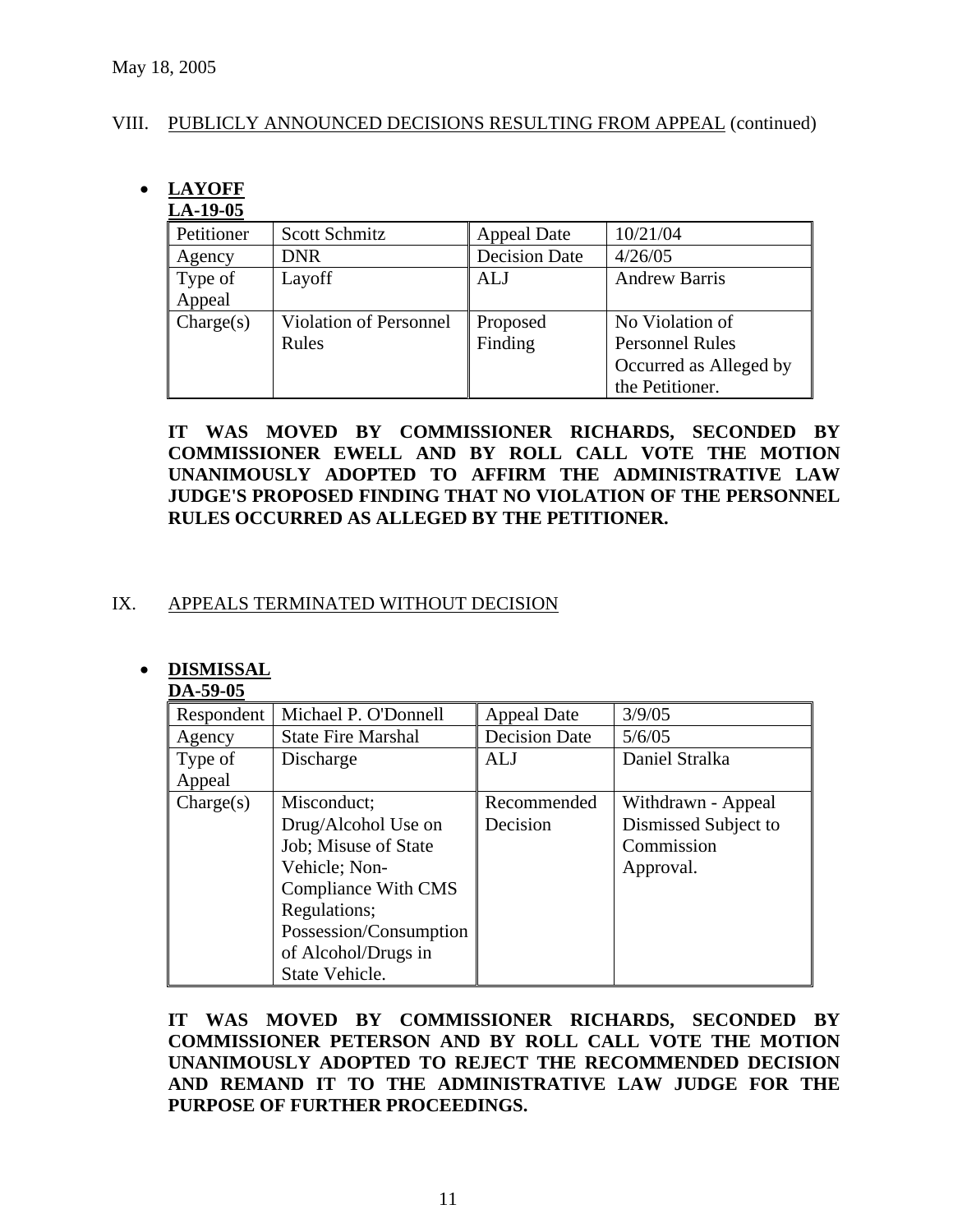# IX. APPEALS TERMINATED WITHOUT DECISION (continued)

# • **DISMISSAL**

# **DA-57-05**

| Respondent | Stephen J. White | <b>Appeal Date</b>   | 2/28/05              |
|------------|------------------|----------------------|----------------------|
| Agency     | DOC              | <b>Decision Date</b> | 4/26/05              |
| Type of    | Layoff           | <b>ALJ</b>           | Daniel Stralka       |
| Appeal     |                  |                      |                      |
| Change(s)  | Absenteeism.     | Recommended          | Default-Appeal       |
|            |                  | Decision             | Dismissed Subject to |
|            |                  |                      | Commission Approval. |

**IT WAS MOVED BY COMMISSIONER PETERSON, SECONDED BY COMMISSIONER RICHARDS AND BY ROLL CALL VOTE THE MOTION UNANIMOUSLY ADOPTED TO AFFIRM THE ADMINISTRATIVE LAW JUDGE'S DECISION DISMISSING THE APPEAL OF THE RESPONDENT, STEPHEN J. WHITE.** 

# • **DISMISSAL**

#### **LA-35-05**

| Petitioner | Nancy Haines           | <b>Appeal Date</b>   | 12/17/04             |
|------------|------------------------|----------------------|----------------------|
| Agency     | <b>IDFPR</b>           | <b>Decision Date</b> | 5/6/05               |
| Type of    | Layoff                 | ALJ                  | <b>Andrew Barris</b> |
| Appeal     |                        |                      |                      |
| Change(s)  | Violation of Personnel | Recommended          | Settlement-Appeal    |
|            | Rules.                 | Decision             | Dismissed Subject to |
|            |                        |                      | Commission Approval. |

**IT WAS MOVED BY COMMISSIONER RICHARDS, SECONDED BY COMMISSIONER PETERSON AND BY ROLL CALL VOTE THE MOTION UNANIMOUSLY ADOPTED TO AFFIRM THE ADMINISTRATIVE LAW JUDGE'S DECISION DISMISSING THE APPEAL OF THE PETITIONER, NANCY HAINES.**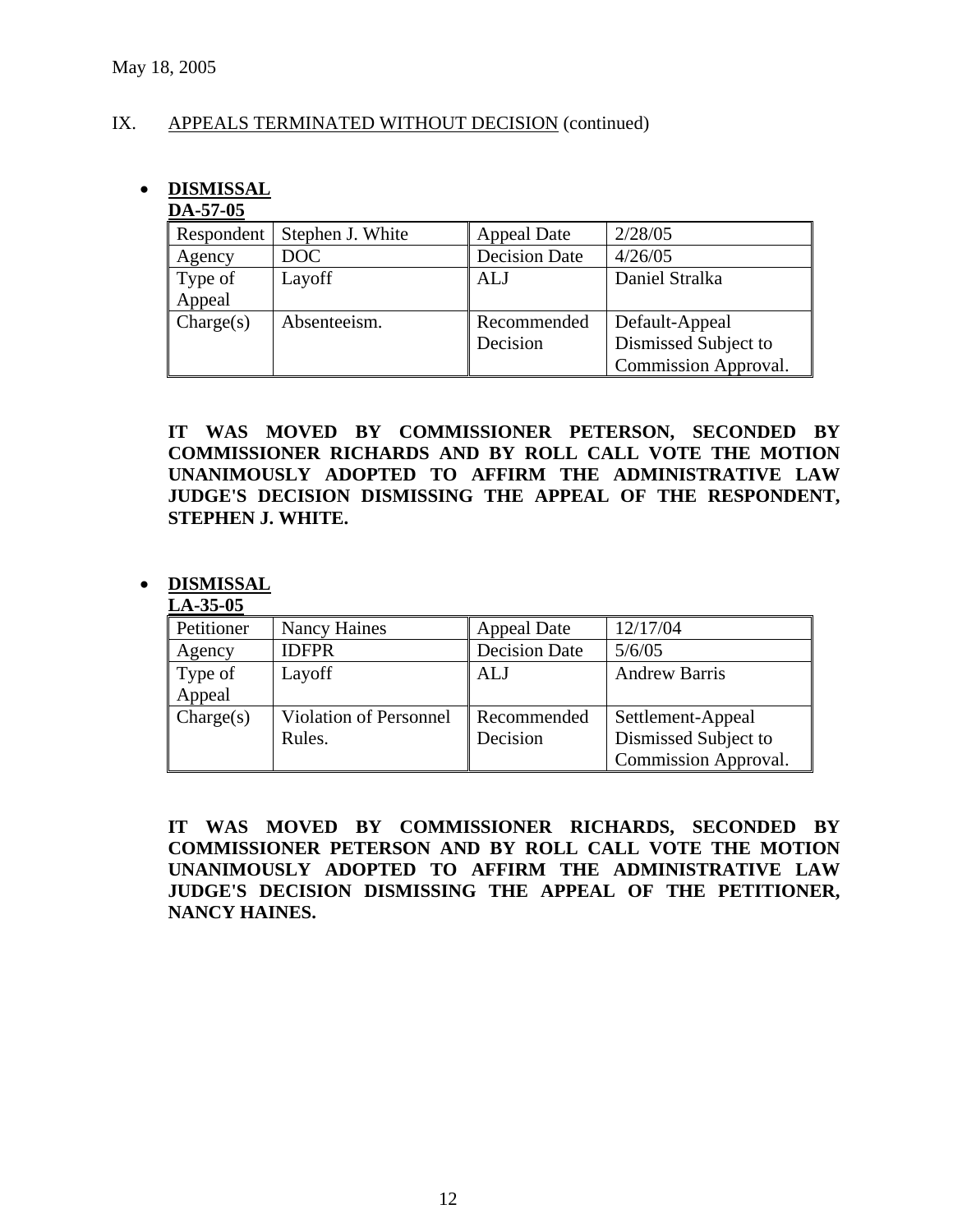$\overline{a}$ 

# IX. APPEALS TERMINATED WITHOUT DECISION (continued)

# • **DISMISSAL**

# **LA-25-05**

| Petitioner | Timothy D. Sickmeyer          | <b>Appeal Date</b>   | 10/29/04             |
|------------|-------------------------------|----------------------|----------------------|
| Agency     | <b>DNR</b>                    | <b>Decision Date</b> | 5/10/05              |
| Type of    | Layoff                        | <b>ALJ</b>           | <b>Andrew Barris</b> |
| Appeal     |                               |                      |                      |
| Change(s)  | <b>Violation of Personnel</b> | Recommended          | Settlement-Appeal    |
|            | Rules                         | Decision             | Dismissed Subject to |
|            |                               |                      | Commission Approval. |

# **IT WAS MOVED BY COMMISSIONER BUKRABA, SECONDED BY COMMISSIONER RICHARDS AND BY ROLL CALL VOTE THE MOTION UNANIMOUSLY ADOPTED TO AFFIRM THE ADMINISTRATIVE LAW JUDGE'S DECISION DISMISSING THE APPEAL OF THE PETITIONER, TIMOTHY D. SICKMEYER.**

# X. AMENDMENTS IN CLASS SPECIFICATIONS

# **A. The following class title was submitted for establishment by the Director of Central Management Services:**

| <b>Current Position Title</b>       | <b>Proposed Position Title</b>    |
|-------------------------------------|-----------------------------------|
| <b>Public Service Administrator</b> | <b>Technical Advisor Advanced</b> |
|                                     | Program Specialist $(new)^1$      |

## **Recommendation For Commission Action**

Assistant Executive Director Andrew Barris addressed the Commission regarding the Technical Advisor Advanced Program Specialist class. In sum, the class allows the attorneys from several agencies to unionize. Barris stated the staff had concerns regarding the unionization of attorneys and the case law on the subject. Due to the late submission of the request in April, the Commission granted interim approval of the class until the May 18, 2005 meeting. During that time, Barris reviewed the class specification and case law and spoke to representatives at CMS. In light of the fact that the parties did not object to the class specification and the affected attorneys in the class did not appear to be "managerial", Barris recommended approval effective May 1, 2005.

<sup>&</sup>lt;sup>1</sup> Interim approval was granted effective May 1, 2005 until the May 18, 2005 meeting.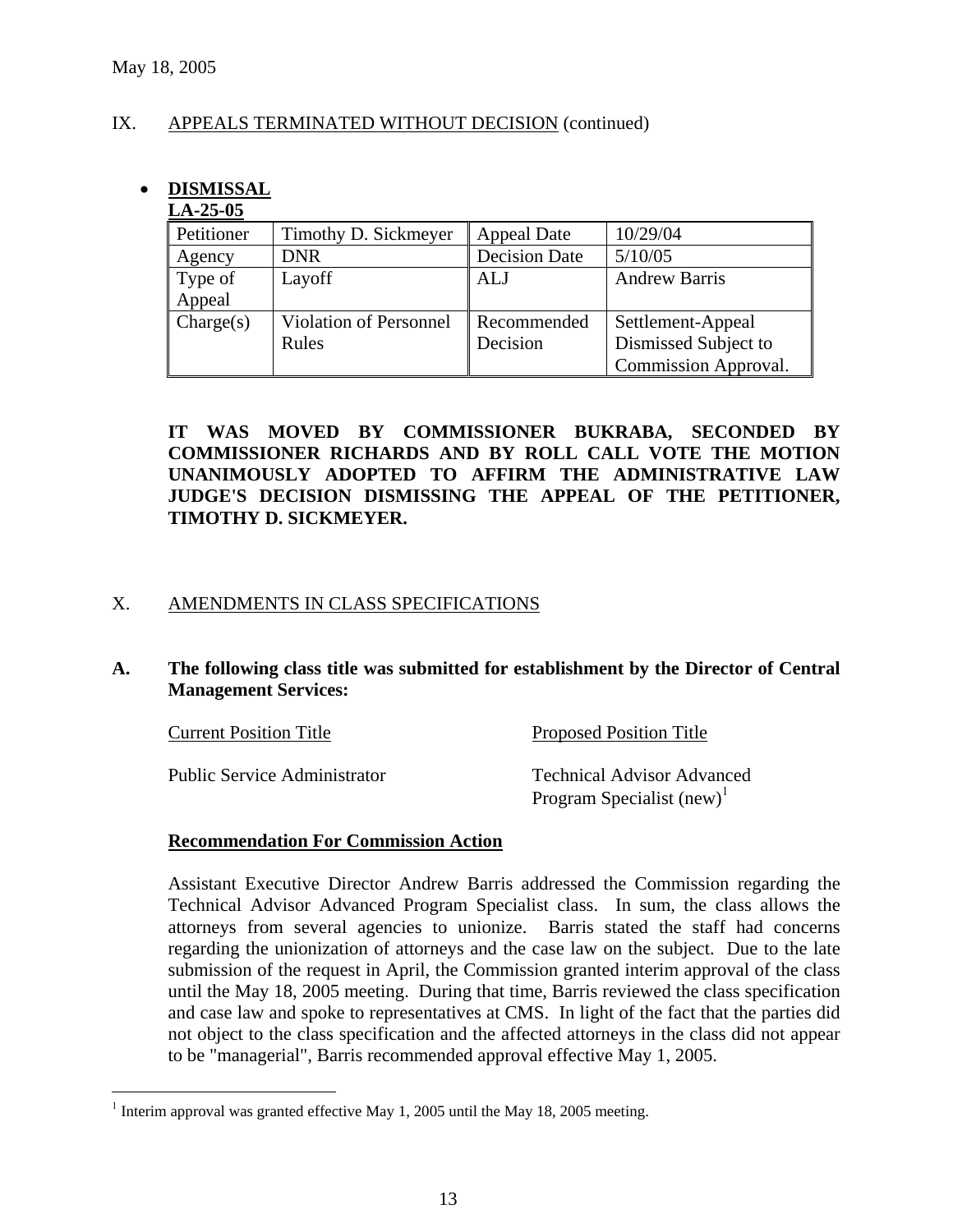# X. AMENDMENTS IN CLASS SPECIFICATIONS (continued)

**IT WAS MOVED BY COMMISSIONER PETERSON SECONDED BY COMMISSIONER RICHARDS AND THE MOTION ADOPTED 4-0 TO APPROVE THE REVISION OF THE CLASS SPECIFICATIONS FOR THE FOLLOWING CLASS TO BE EFFECTIVE MAY 1, 2005. COMMISSIONER EWELL ABSTAINED.** 

Technical Advisor Advanced Program Specialist

**B. The following class title was submitted for establishment by the Director of Central Management Services:** 

| <b>Current Position Title</b> | <b>Proposed Position Title</b>                               |
|-------------------------------|--------------------------------------------------------------|
| <b>New</b>                    | Capital Development Board Art-In-<br>Architecture Technician |

## **Recommendation For Commission Action**

Assistant Executive Director Andrew Barris addressed the Commission regarding the Capital Development Board Art-In-Architecture Technician class specification. Barris spoke to John Logsdon at CMS regarding the proposed title. Barris was informed that due to the similarities with the Graphic Arts Technician class under the Classification Plan and that no parties objected to the creation of the new class, both CMS and the Public Labor Relations Board determined that the position should be subject to the Personnel Code.

**IT WAS MOVED BY CHAIRMAN KOLKER, SECONDED BY COMMISSIONER RICHARDS AND THE MOTION UNANIMOUSLY ADOPTED TO APPROVE THE REVISION OF THE CLASS SPECIFICATIONS FOR THE FOLLOWING CLASS TO BE EFFECTIVE JUNE 1, 2005.** 

## **Capital Development Board Art-In-Architecture Technician**

**IT WAS MOVED BY COMMISSIONER RICHARDS, SECONDED BY CHAIRMAN KOLKER AND THE MOTION UNANIMOUSLY ADOPTED TO DISAPPROVE ANY CLASS SPECIFICATIONS RECEIVED BY THE COMMISSION NOT CONTAINED IN THIS REPORT TO ALLOW ADEQUATE STUDY.**